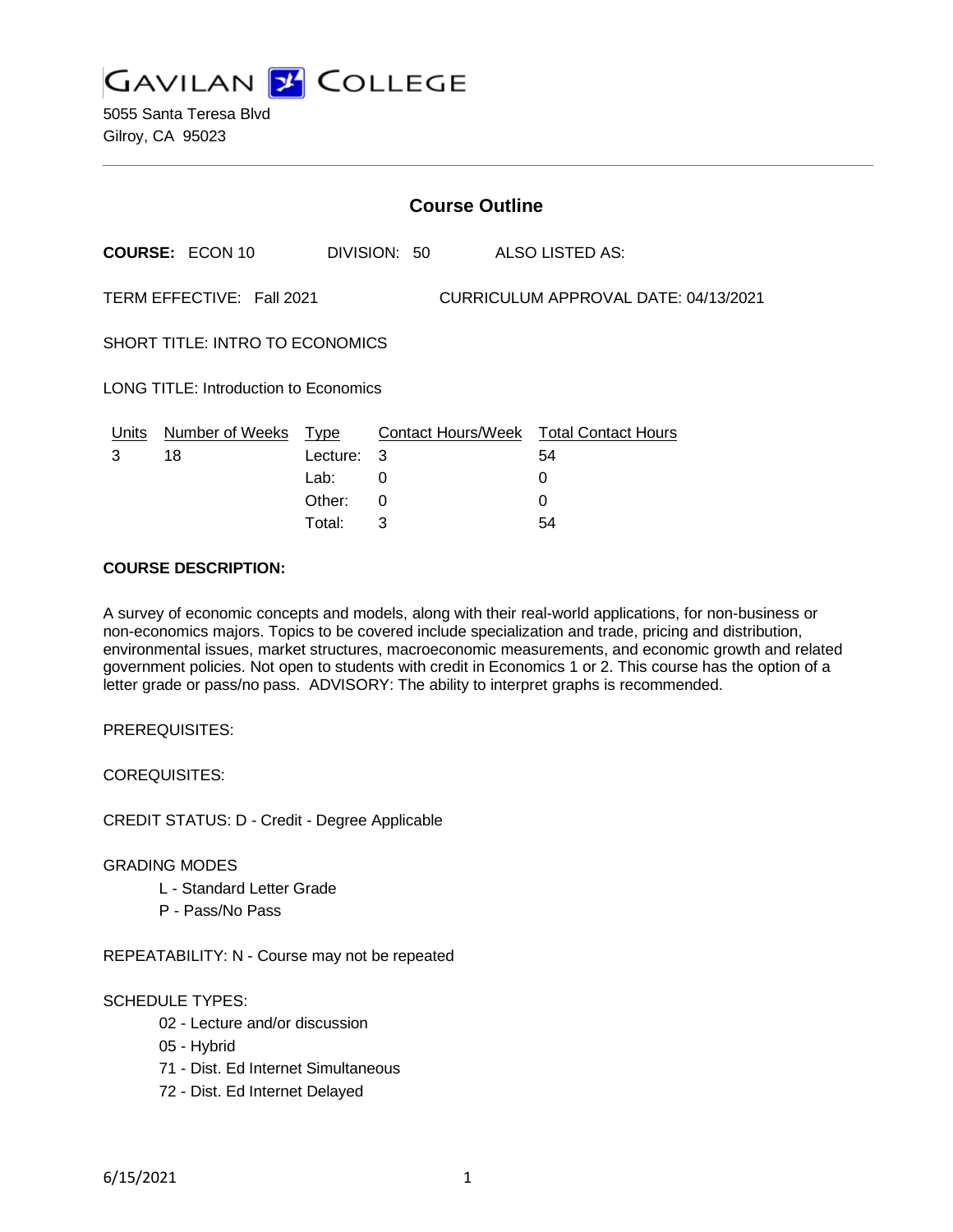## **STUDENT LEARNING OUTCOMES:**

By the end of this course, a student should:

1. Use the framework of supply, demand, consumer's surplus, or producer's surplus to show how changes in economic variables affect market outcomes.

- 2. Recognize and apply economic theory in everyday life.
- 3. Use marginal analysis to make resource allocation decisions.

# **CONTENT, STUDENT PERFORMANCE OBJECTIVES, OUT-OF-CLASS ASSIGNMENTS**

Curriculum Approval Date: 04/13/2021

A. Introduction to course [6 hours]

- 1. Microeconomics vs. macroeconomics
- 2. Economic thinking and paradigms
- 3. The use of abstract models
- 4. Opportunity cost
- 5. Production possibilities model
- 6. Cost benefit analysis
- B. Microeconomics Overview: Market based economies [10 hours]
- 1. Supply and demand model
- 2. Market efficiency
- C. Microeconomics issues and applications (topic emphasis will vary by instructor) [10 hours]
- 1. Agricultural markets, price controls, GMOs, organic foods, etc.
- 2. Health care markets, allopathic medicine, naturopathic medicine, pharmaceuticals, complementary and alternative health care, etc.
- 3. Labor markets, career choice, unions, minimum wage, worker health and safety, etc.
- 4. Education and equality of opportunity
- 5. Transportation issues, e.g. toll roads, alternative fuel vehicles, parking issues, traffic congestion, etc.
- 6. Environmental issues
- 7. Human rights issues
- 8. The underground economy, prisons, crime and the judicial system
- 9. The War on Drugs, cost benefit analysis of current laws vs. decriminalization and/or legalization
- 10. Sports economics
- 11. Discrimination, cultural and gender inclusion, and the microeconomy.
- 12. Profit maximization and an overview of perfect competition, imperfect competition, and monopoly
- 13. Corporations and the economic and ethical implications of limited liability and corporate personhood
- 14. Deregulation trends and their impact at the micro level
- 15. Additional real examples and applications
- D. Macroeconomics overview: [20 hours]
- 1. Macroeconomic goals (full employment, price level stability, and sustainable economic growth)
- 2. Measuring the economy: GDP, inflation, and unemployment
- 3. Business cycles
- 4. Growth models for attainment of the macroeconomic goals
- 5. Overview of fiscal and monetary policies
- E. Macroeconomics issues and applications (topic emphasis will vary by instructor) [8 hours]
- 1. Federal tax and spending policies, budget deficits and the national debt
- 2. Deregulation trends and their impact at the macro level
- 3. Countercyclical fiscal policy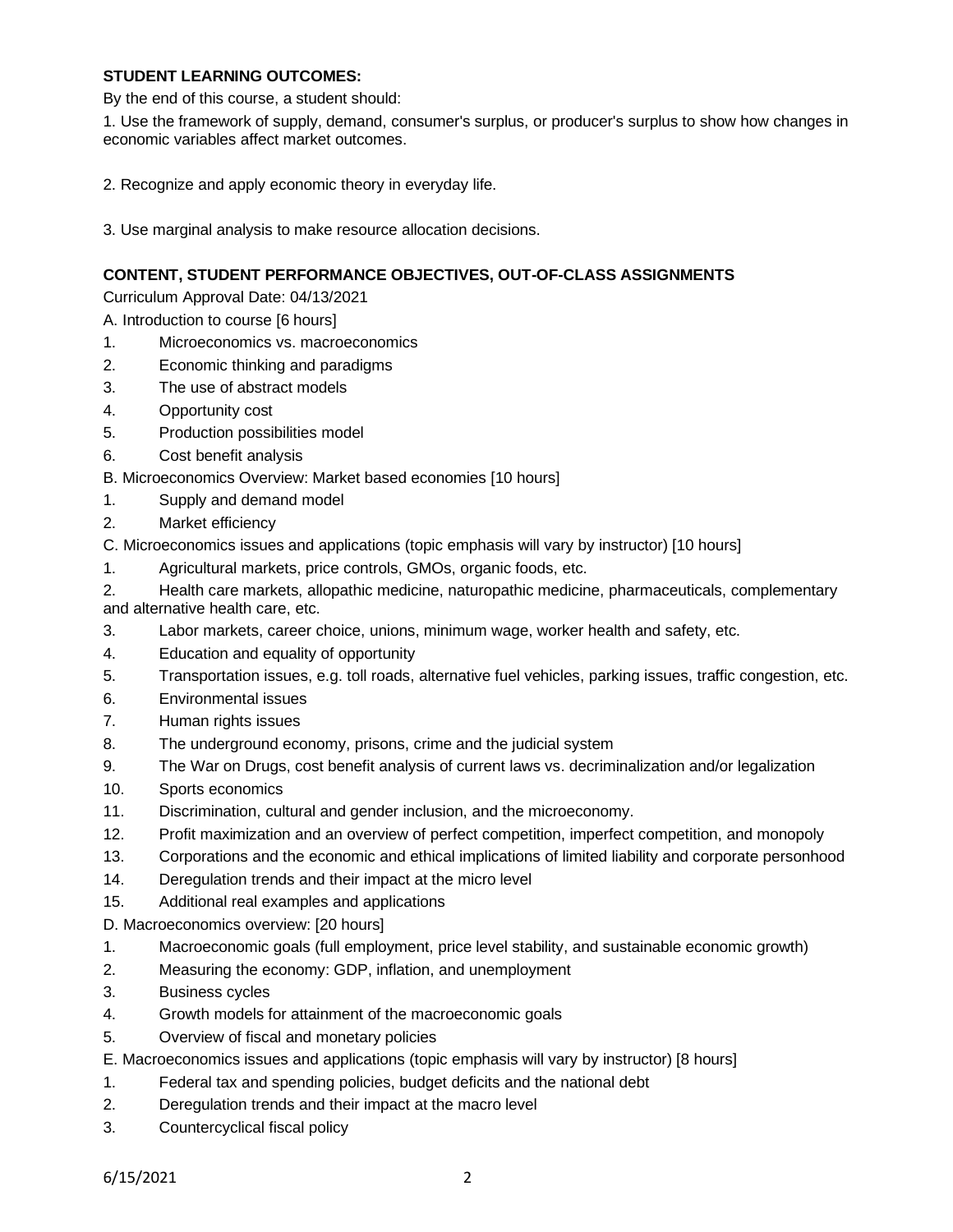- 4. Countercyclical monetary policy
- 5. Creating sustainable economic growth
- 6. Job creation, employment and unemployment
- 7. Deregulation trends and their impact at the macro level
- 8. International trade topics
- 9. Additional real examples and applications

## **METHODS OF INSTRUCTION:**

Lecture, discussion, demonstration, presentation and other appropriate methods for content delivery and student participation.

## **OUT OF CLASS ASSIGNMENTS:**

Required Outside Hours: 108

Assignment Description:

- 1. Reading the textbook and/or supplemental readings
- 2. Completing relevant assignments
- 3. Studying for quizzes/exams

### **METHODS OF EVALUATION:**

Writing assignments Percent of total grade: 20.00 % Percent range of total grade: 20 % to 30 % Written Homework; Term or Other Papers; Other: Current event analysis Problem-solving assignments Percent of total grade: 20.00 % Percent range of total grade: 15 % to 20 % Homework Problems Objective examinations Percent of total grade: 60.00 % Percent range of total grade: 45 % to 60 % Multiple Choice; True/False; Other: Graphing or essay questions

### **REPRESENTATIVE TEXTBOOKS:**

Glenn Hubbard and Anthony O'Brien. Economics, 7th Edition. Hoboken, NJ: Pearson,2019. This principles level textbook is an outstanding resource for this class. Other comparable textbooks are acceptable.

ISBN: 9780136878933

Reading Level of Text, Grade: 13 Verified by: Julian Kearns